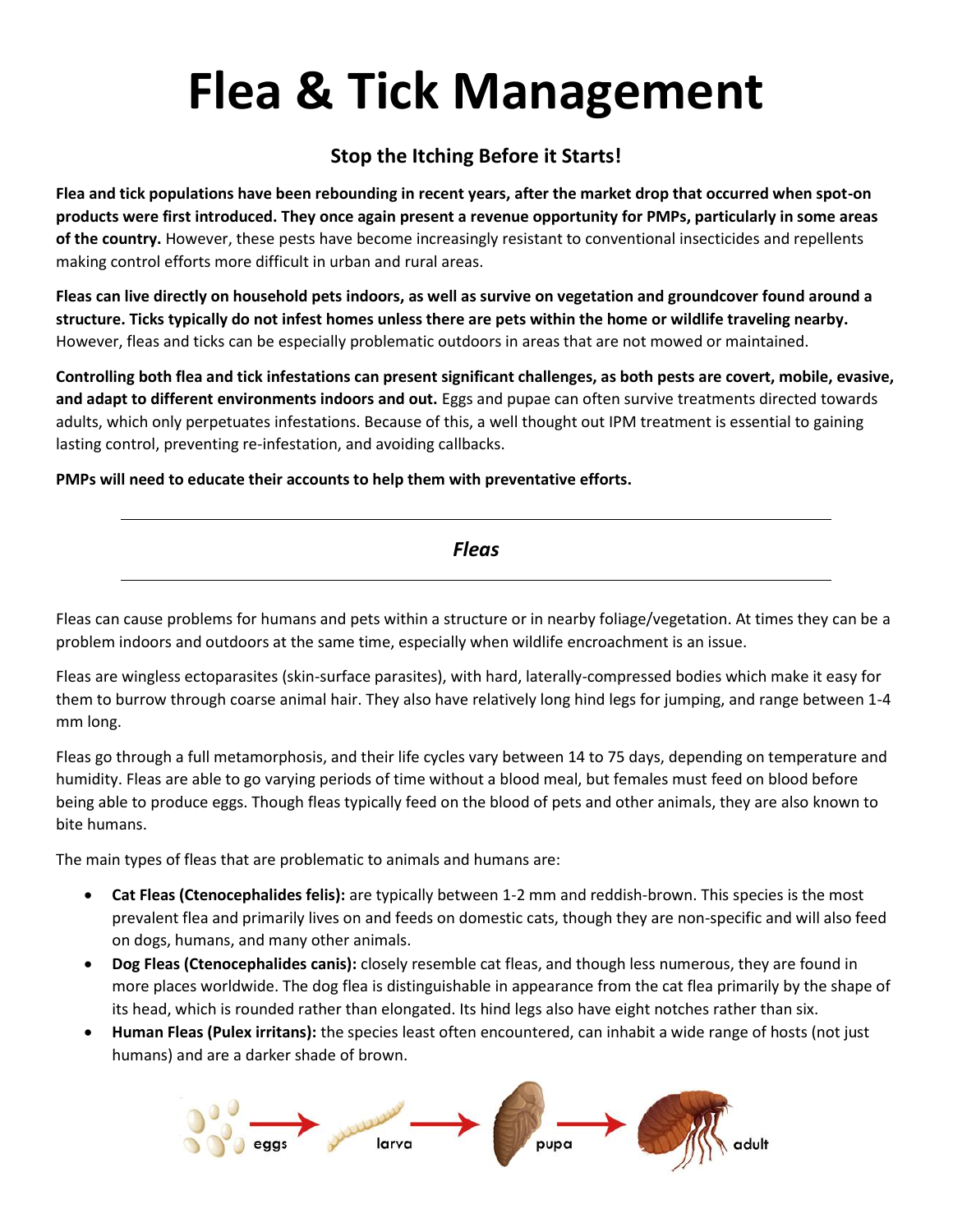Though ticks are often found on pets and humans, they prefer to infest wild animals that live in wooded, overgrown areas. Such areas are ideal for tick infestations, even in the absence of animals. Juvenile ticks often transition from wooded areas into tall grass or brush during certain periods of activity (such as host-seeking).

Adult ticks are recognizable because of their eight legs and oval/pear-shaped bodies that become engorged with blood when they feed. They are usually between 2.5 and 5 mm. Different species range in color from brown to black to reddish-brown, but may turn a light greyish-blue color after feeding. Most tick species feed on the blood of mammals and thrive particularly in warm, humid climates.

Ticks belong to one of two major families, the Ixodidae (hard-bodied ticks), and the Argasidae (soft-bodied), and undergo a full metamorphosis. Their full life cycles range between months and years. Many tick species do not attack humans, but the most prevalent of those that do, include:

- **The American Dog Tick or Wood Tick (Dermacentor variabilis):** a well-recognized hard-bodied tick. American dog ticks are more colorful than other species, and they are found throughout a wide geographic range.
- **The Deer Tick, or Black-Legged Tick (Ixodes scapularis and Ixodes pacificus):** is a small, slow-feeding, hard-bodied tick.
- **Brown Dog Tick (Rhipicephalus sanguineus):** prefers dogs as host animals, and its entire life cycle can be completed indoors.
- **Lone Star Tick (Amblyomma americanum):** Lone star ticks get their name for a silvery-white, star-shaped spot near the center of the adult female's shield; adult males have varied white streaks or spots around the margins of their shields.
- Other species, such as the **Rocky Mountain Wood Tick (Dermacentor andersoni)**, attack humans but are not as widespread.



#### *Effective Solutions for Fleas and Ticks*

#### *Prevention and Treatment*

Flea and Tick infestations can take several weeks and even months to control. The best thing you can do is prevent them from establishing a habitat near the home.

Educate clients to eliminate conditions conducive to supporting fleas and ticks. First, pest numbers can be reduced by mowing the lawn and trimming foliage, which helps create an environment of low humidity that fleas and ticks will avoid. Also, clean up brush and wood piles to reduce tick populations.

To help keep ticks away after trimming down the lawn and other foliage, a woodchip or gravel border at least 3-feet wide can be installed between wooded areas/heavy vegetation and the yard. This makes it more difficult for ticks to get across.

Once a flea infestation has been identified and a proper inspection has been performed, instruct clients to immediately wash, steam-treat, or throw away infested pet bedding, toys, and blankets. Vacuum and/or steam-treat any infested furniture. Thoroughly vacuum all areas with a high powered vacuum prior to treatment to remove as many adults, eggs, pupae, and larvae as possible. If pets are severely infested, veterinary intervention may be necessary.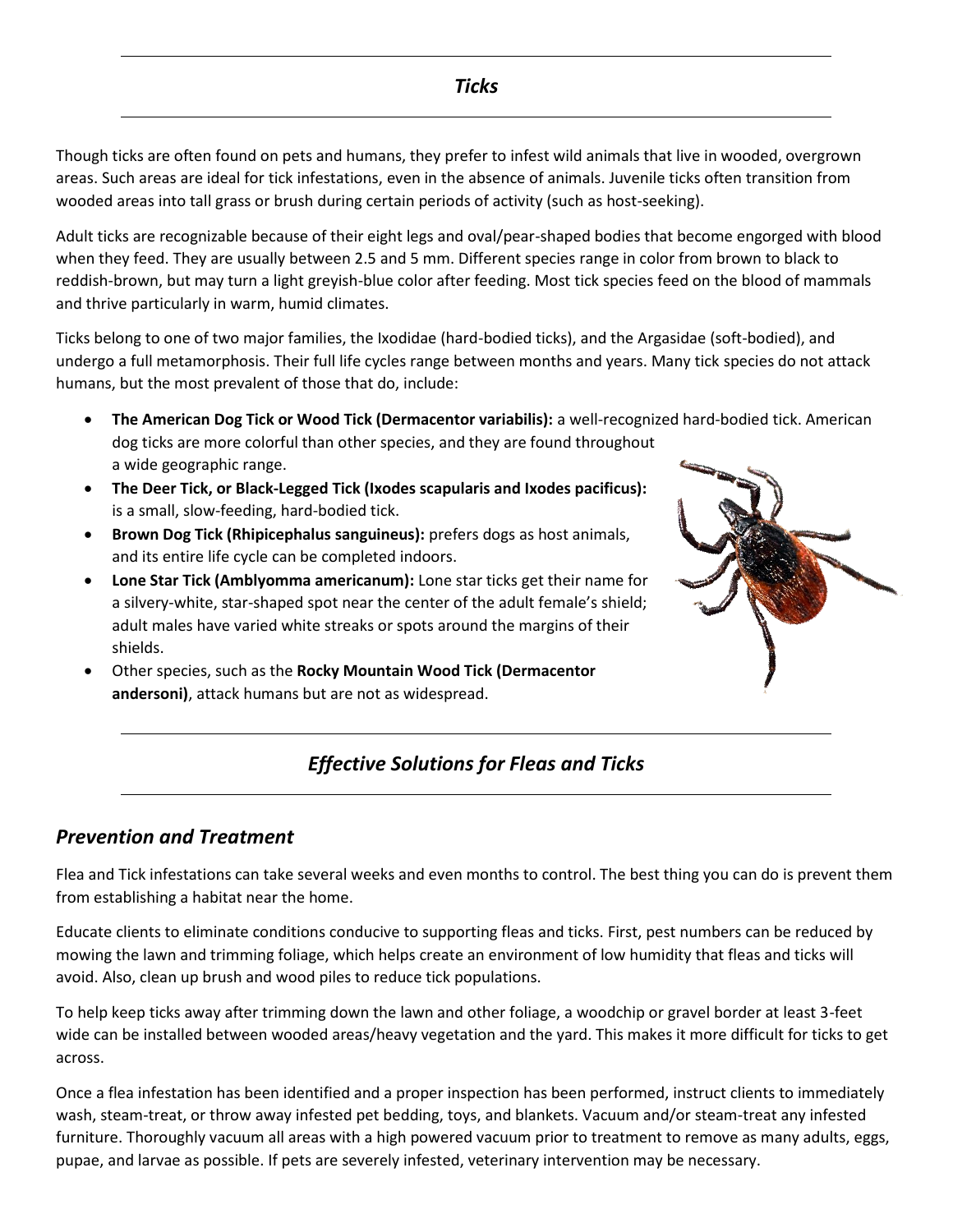After environmental controls are in place and pets have been treated with a labeled flea and tick control treatment, pesticide products can then be applied as needed. Spot-treat inside where you have seen flea/tick activity, as well as in pet resting areas, areas where pets may roam, and areas where pests may find harborage. When applying a treatment outdoors, spray over the entire outdoor treatment area, paying particular attention to shaded areas, over and under shrubs and ornamentals, underneath porches and decks, and around edges of the yard.

#### *Products for Fleas*

### **FENVASTAR PLUS**

*(for indoor applications)* – **FenvaStar Plus** is an EC formula of 8.4% esfenvalerate which features outstanding efficacy against fleas. The petroleum-free "green" formula has virtually no odor and an extremely low percentage of Volatile Organic Compounds (VOCs) compared

to other ECs (3% versus more than 50%). FenvaStar Plus should be mixed at 0.42 oz per gallon of water, along with an appropriately labeled Insect Growth Regulator (IGR) to help prevent later emergence of flea life cycles. Use as a carpet/rug and a spot treatment indoors.



*(for outdoor applications*) – **EcoVia WD** is a highly effective FIFRA 25 (b) exempt botanical pesticide that offers quick control of fleas as well as residual protection, with no pyrethroid or neonicotinoid use restrictions. As a liquid formulation, 1 to 4 oz of EcoVia WD per gallon of

water can treat 1,000 sq ft. Apply as a course, low-pressure residual liquid treatment to shrubs, brush, rock walls, cracks, crevices, branches, vegetation, tall grass areas, and other areas where fleas may harbor.

#### *Products for Ticks*



*(for outdoor applications)* – Highly powerful against ticks outdoors, **EcoVia MT** is a specially formulated FIFRA 25 (b) exempt botanical concentrate designed for tick control and repellency. A heavy wet spray delivered from a backpack sprayer, power spray rig, or other

coarse spray pattern is the preferred application method for ticks. Mix and apply at a rate of 0.33 to 1.0 fl oz per gallon per 1,000 sq ft. The lowest rate is effective for deer ticks. For larger ticks, use the higher rate.



*(for outdoor applications)* – **EcoVia G** is a versatile, FIFRA 25 (b) exempt broad spectrum granular pesticide. EcoVia G contains a higher level of botanical active ingredients for lower granular insecticide use rates and is specially formulated to treat turf, landscaped areas, ground cover

vegetation, wooded areas, and to significantly manage tick populations near a structure. Apply uniformly to target areas at a rate of one to two pounds per 1,000 sq ft.

#### *Products for Both Fleas and Ticks*

## **FENVASTAR ECOCAP**

*(for indoor & outdoor applications)* – **FenvaStar EcoCap** is a unique micro-encapsulated formula that provides excellent efficacy against fleas and ticks. Focus on the resting areas and walking paths of pets indoors and outdoors. For indoor treatment, mix 1 oz of

FenvaStar EcoCap per gallon of water and thoroughly apply as a fine particle broadcast spray on infested rugs, carpets, and pet resting areas. For ticks, also apply to nearby cracks and crevices, along and behind baseboards, and window/door frames. Outdoors, mix at 1-2 oz per gallon or in sufficient water to cover 1,000 sq ft and apply thoroughly to target areas.

## **LAMBDASTAR ULTRACAP 9.7%**

*(for outdoor applications)* – is a potent, long-residual, innovative capsule suspension formulation. Mix at a rate of 0.4 fl oz (fleas) or 0.8 fl oz (ticks) per gallon or in sufficient water to treat 1,000 sq ft. For best coverage to control ticks, apply using a coarse fan spray

to vegetation brush, branches, rock walls, and other areas near habitat where ticks may harbor or frequent. For fleas, generously treat soil and vegetation around structures, lawns, and mulch.